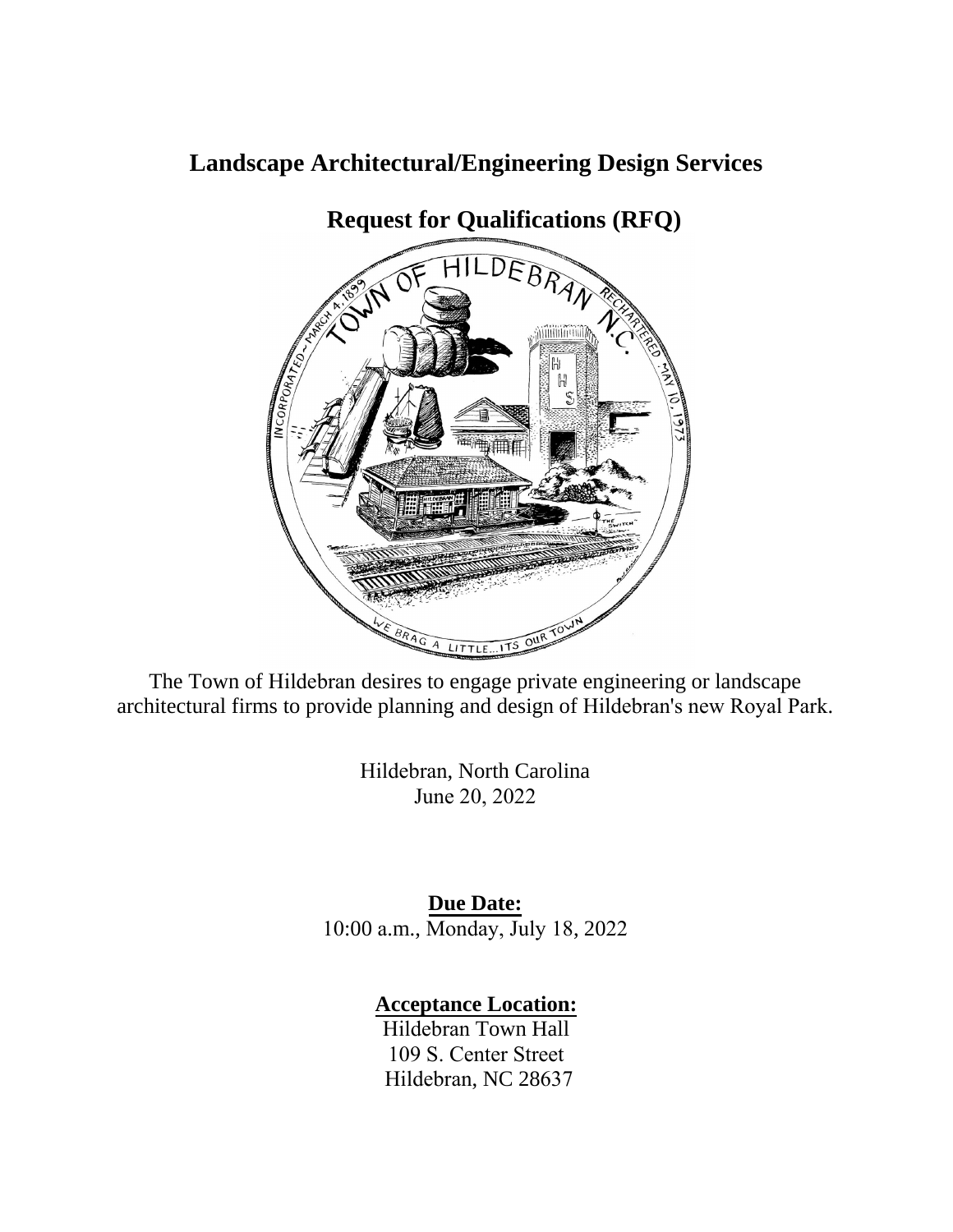# **I. PROJECT DESCRIPTION**

The Town of Hildebran was recently awarded a state grant from the Parks and Recreation Trust Fund (PARTF) to develop a new park at the town-owned Albert L. Parkhurst Municipal Complex at 206 South Center Street. Royal Park will be built on the old building site of the historical Hildebran High School, in the field north of the gymnasium building. The park site is approximately 2 acres, including the existing concessions building and a parking lot along First Street SW. A concept plan has been developed for the park based on public input as documented in the Town of Hildebran Comprehensive Parks Plan ([www.hildebrannc.com\). Es](http://www.hildebrannc.com)timated development costs are listed below:

| 1/4 Mile Walking Track                                                | $$66,000 - $84,000$   |
|-----------------------------------------------------------------------|-----------------------|
| Splash Pad                                                            | \$90,000 - \$114,300  |
| Picnic Pavilion                                                       | $$50,000 - $63,500$   |
| Outdoor Stage                                                         | $$80,000 - $101,600$  |
| Demolition of Concession Building                                     | $$20,000 - $25,400$   |
| Play Structures (at least 1/2 of structures shall be "all inclusive") | $$15,000 - $19,000$   |
| Beautification, landscaping, signage, seating                         | $$37,000 - $47,000$   |
| Concessions and Restrooms Building                                    | $$170,000 - $215,900$ |
| TOTAL CONSTRUCTION BUDGET                                             | \$528,000 - \$670,700 |
|                                                                       |                       |

Site planning and final layout shall be conducted in coordination with the architect hired to rebuild the historic high school tower. Royal Park is intended to commemorate the historical use of the property while also revitalizing a public green space in the downtown area.

### **II. PURPOSE**

As part of implementing the PARTF-funded project, the Town is seeking qualified consultants to assist in the design of the park.

### **III. SCOPE OF SERVICES**

The consultant will work with the Hildebran Town Manager and the Western Piedmont Council of Governments (WPCOG) grant administrator throughout the design process. The consultant selected must have demonstrated prior experience in park planning, design, construction documentation, bidding, and construction administration of projects similar in size and scope to Hildebran's Royal Park, and have the capability of accomplishing the following services:

### **Site Design, Construction Documents, Bidding, and Construction Administration**

The following work is to be performed by the consultant:

A. Meet with town staff, WPCOG, and architect as needed to establish goals and milestones for the project to be constructed and to develop a design/construction schedule.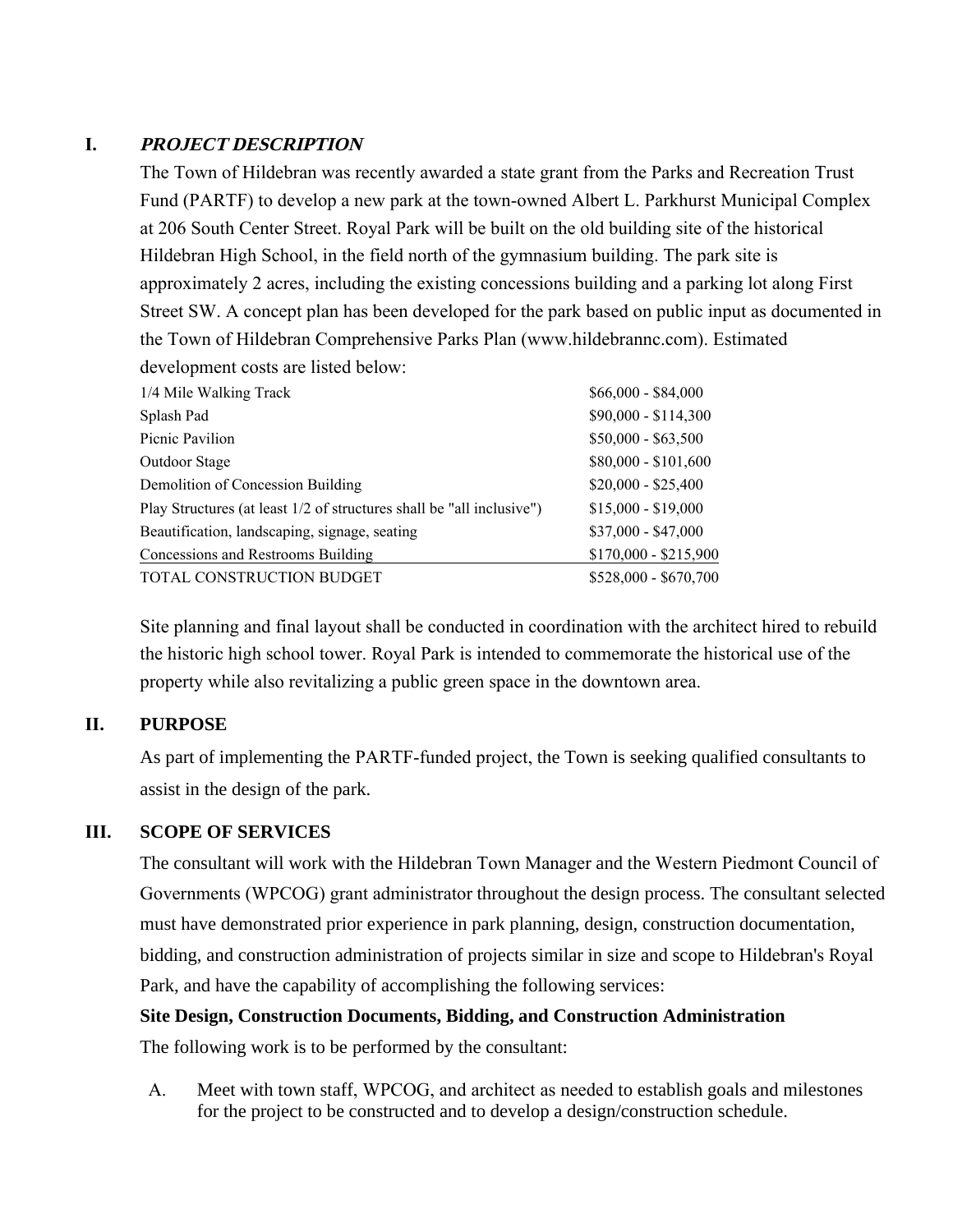- B. Review existing park plans/documents and current site conditions as well as adjacent land uses. Review should include but not be limited to environmental conditions (wetlands, floodplains, stream channels, ponds, etc), physical constraints (utilities, road crossings, etc.) and utility access.
- C. Preliminary survey of town-owned park site and site analysis to determine locations of underground constraints.
- D. Provide development options, drawings, and schematic designs for the new facilities, informed by past planning efforts documented in the *Town of Hildebran Comprehensive Parks and Recreation Plan*. Prepare a preliminary budget for the work to include design fees and construction costs.
- E. Prepare design documents to comply with all requirements of current applicable state and local codes and the Americans with Disabilities Act (ADA) and Accessibility Guidelines and all current applicable state and local Codes.
- F. Prepare construction documents including civil engineering, architectural, structural, mechanical, plumbing, electrical, irrigation, grading, erosion control, staking, layout, signage, site amenities, drainage, site details, etc., and specification manuals as required for Formal bid procedures, and prepare associated cost estimates. Documents may require the preparation of "Add Alternates".
- G. Submit, modify and obtain plan approvals for construction documents by town staff and all other applicable state and local governing agencies.

## **IV. PROPOSED SCHEDULE**

| A.             | RFQ distribution                                       | June 20, 2022  |
|----------------|--------------------------------------------------------|----------------|
| <b>B.</b>      | Deadline for submitting questions regarding RFQ        | June 30 2022   |
| $\mathbf{C}$ . | Responses provided to questions                        | July 8, 2022   |
| D.             | Deadline for RFQ submittals to town                    | July 18, 2022  |
| E.             | Selection committee reviews RFQs and makes             | August 2022    |
|                | recommendation to Town Council                         |                |
| F <sub>1</sub> | Contract prepared and executed                         | September 2022 |
| G.             | Notice to Proceed to consultant                        | September 2022 |
| H.             | Preliminary construction drawings submitted for review | March 2023     |
| I.             | Final documents submitted for review and approval      | April 2023     |
| J.             | Bid out construction project                           | May 2023       |
|                |                                                        |                |

## **V. SELECTION CRITERIA**

The selection of the consultant shall be based on qualification information exhibited in written form and personal interviews. Criteria for selection will include, but will not necessarily be limited to the following:

- A. Expertise in designing trail, drainage, and park facilities and relevant experience with similar projects in comparable areas.
- B. The qualifications and experience of key project team members who will be actively involved in the work.
- C. Proven record of using documented community input to inform park design
- D. Approach to cost control and scheduling.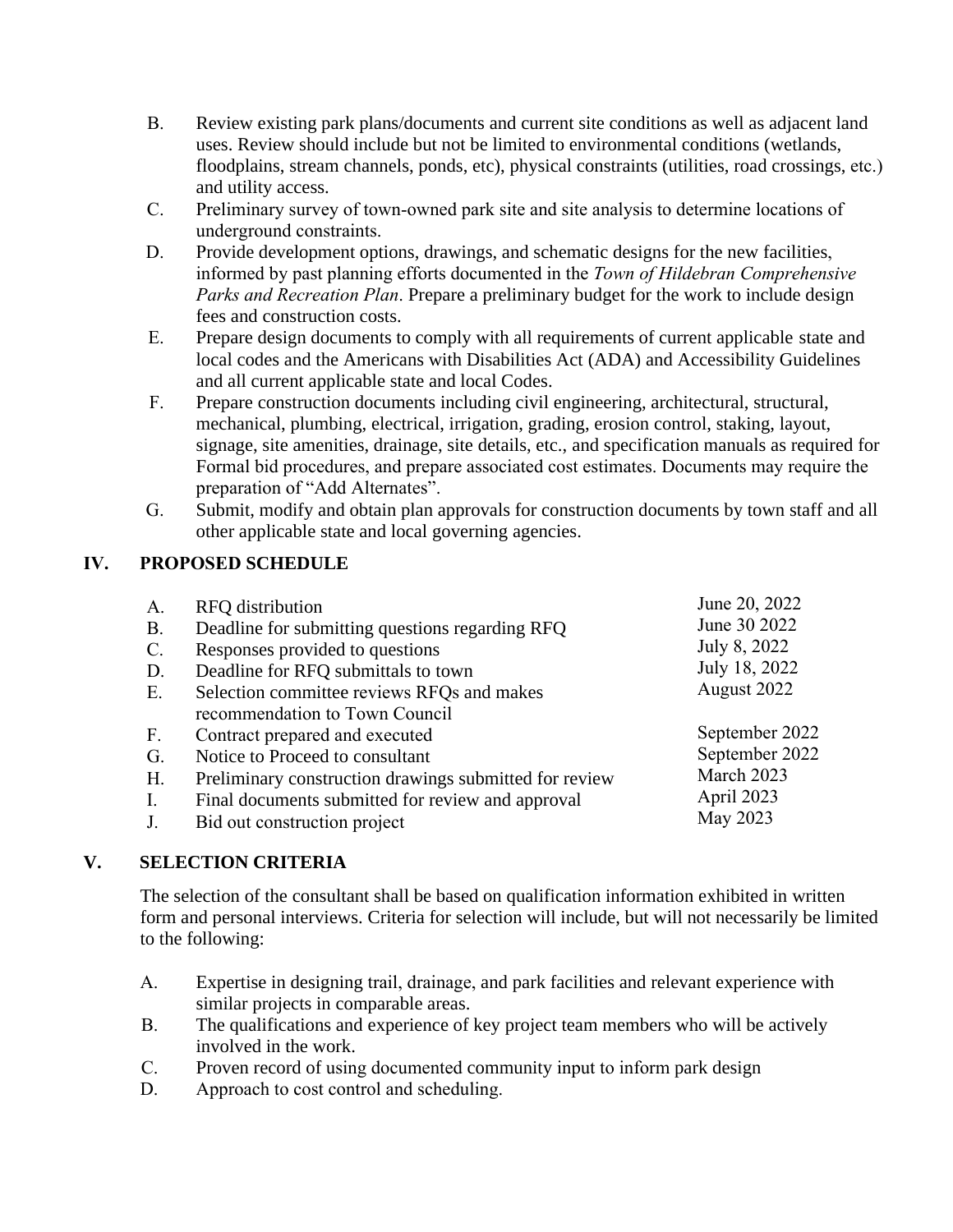- E. The quality of work exhibited in written form.
- F. Experience related to government contracting procedures.
- G. Reference checks.
- H. Current workload and firm capacity.
- I. Other factors relevant to the project.

#### **VI. SUBMITTALS REQUIREMENTS**

Submittals should be printed on recycled paper, copied front and back, and stapled in the upper lefthand corner. Prospective consultants shall submit (3) three copies of their qualification statements. The submittals shall address each of the following major categories:

A. Project Approach

Briefly describe the firm's understanding and approach to the design of the park improvements and how they serve the community, protect the environment, and relate to existing utilities, site drainage, etc.

B. Similar Project Experience

In detail describe the past experience of the firm with similar projects. Include specific project names, a description of the work completed, and the name and telephone number of individuals to contact for references.

List separately any projects performed for government agencies (state or local) in the last five (5) years that would indicate your firm's experience with government contracting procedures. Indicate whether the projects were awarded as single prime or multiple-prime contracts. List any prior experience with Parks and Recreation Trust Fund (PARTF) projects.

C. Design Team

Provide a description of your project team, listing the firm names, individuals involved and the role they will perform (principal-in-charge, project architects, consulting engineers, etc.). Provide a description of the qualifications and experience of the specific individuals that will be involved in this project, including the staff of other professional firms (include registration numbers of architects and engineers). Identify their experience with similar type projects. Provide hourly rates for each project team member.

D. Minority Business Enterprises and Veteran-Owned Businesses

Explain the firm's approach to engaging and involving minority-owned and veteran-owned businesses in contracting opportunities. Preference will be given to firms that demonstrate good faith efforts to being or including these historically-disadvantaged business enterprises when possible.

E. Scheduling and Cost Control

Deliverables include a proposed development schedule and cost estimates for the project. If selected, the consultant will be required to develop preliminary and final cost estimates to assure the project stays within the established budget. All construction estimates shall be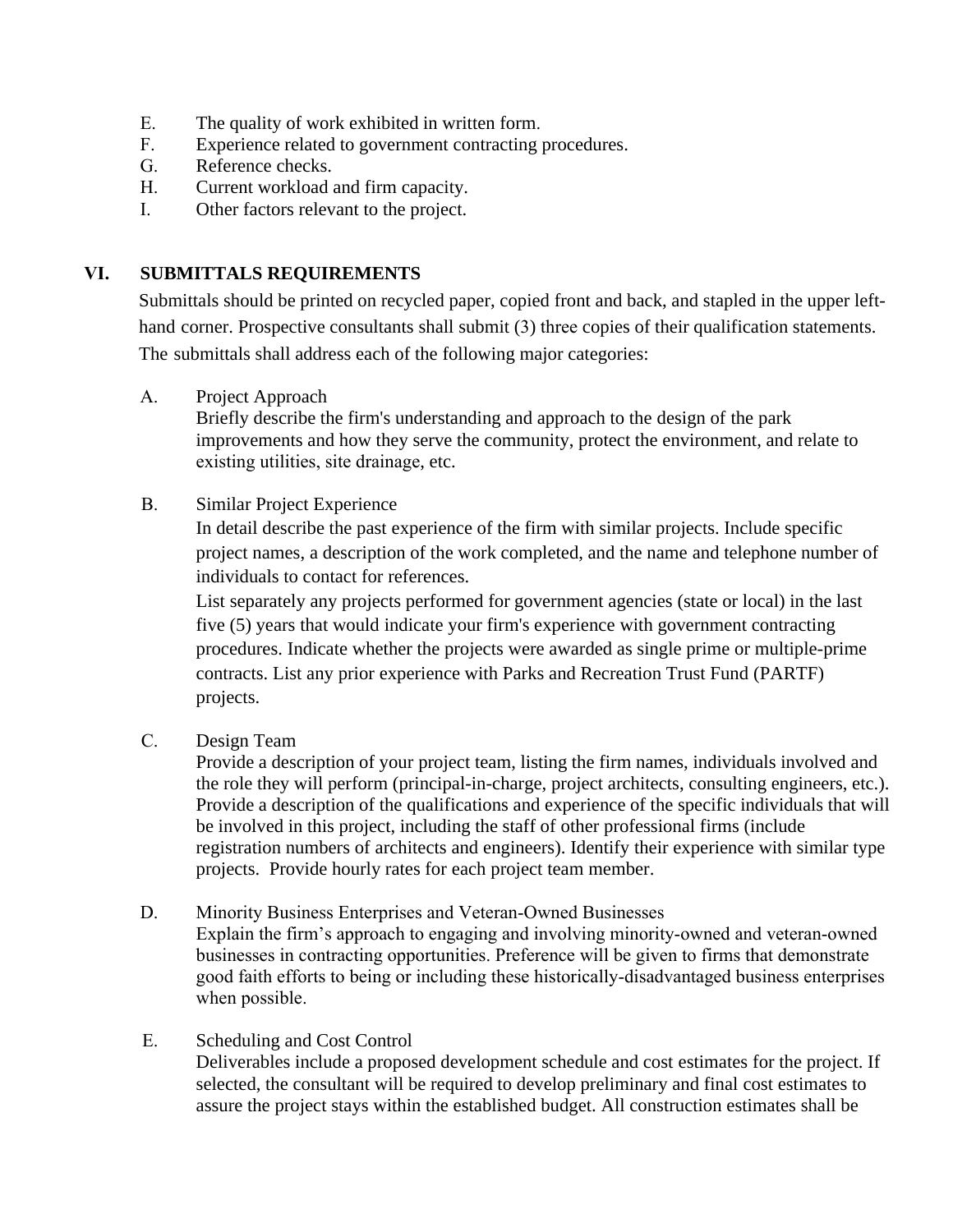based on the budget set forth during the planning phase of the project. The preparation of "Add-Alternates" as approved by the owner may be necessary to ensure adherence to the project budget.

Describe your firm's approach to and/or method of cost control during the design/construction documents phase of services. Describe your firm's method of keeping the project within budget and on schedule.

#### **Submittals are to be a maximum of 30 pages in length.**

### **VII. SPECIAL PROVISION**

A. Notification of Interest/Addenda

Upon receipt of this Request for Qualifications, consultants interested in submitting qualifications shall immediately notify the town, by e-mail to Logan Shook (see contact information below) or fax in order to place the firm's name and address on a list for possible distribution of addenda or additional project information. It shall be the responsibility of the consultants to contact the town manager prior to submission to ascertain if any addenda have been issued and to obtain such addenda.

Qualification submittals are to be received by the Town of Hildebran by **10:00 a.m. on Monday, July 18, 2022**. The town's selection committee will review all submittals received by the deadline. Submittals received after the deadline will not be reviewed. Send or deliver submittals to:

Logan Shook Town Manager Town of Hildebran 109 S. Center Street Hildebran, NC 28637 828-397-5801 (Voice) 828-397-7180 (Fax) Email – [logan.shook@hildebranNC.org](mailto:logan.shook@hildebranNC.org)

Questions regarding this project should be directed to Logan Shook.

### **VIII. MISCELLANEOUS PROJECT REQUIREMENTS**

A. ADA Compliance

The Town of Hildebran will comply with the ADA which prohibits discrimination on the basis of a disability. Hildebran will make reasonable accommodations in all programs to enable participation by an individual with a disability who meets essential eligibility requirements. Hildebran programs will be available in the most integrated setting for each individual. If any accommodations are necessary for participation in any program or services, participants are encouraged to notify town staff.

B. Minority/Women Business Enterprise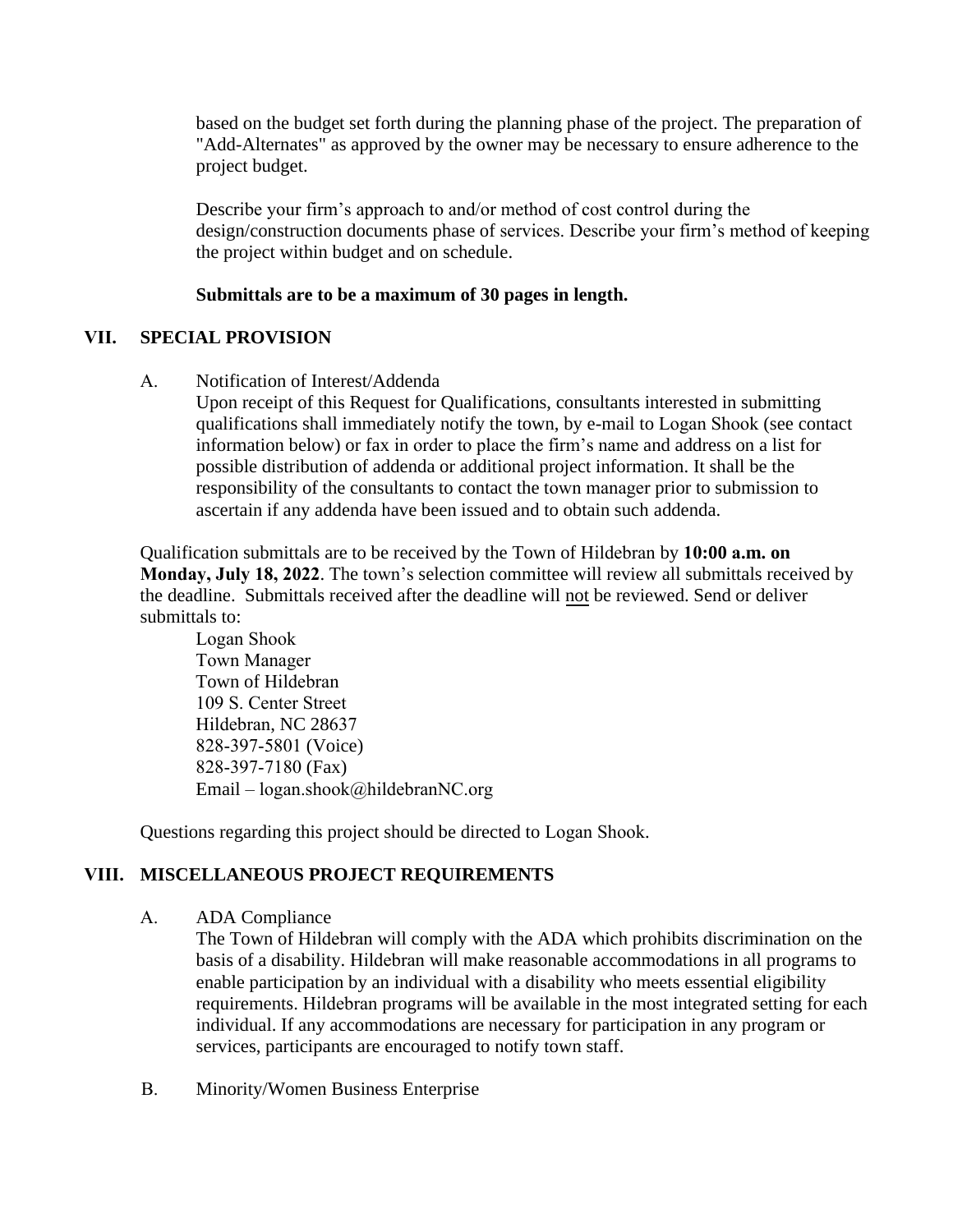It is the policy of the town to provide minorities and women equal opportunity for participating in all aspects of the town's contracting and procurement programs, including but not limited to employment, construction development projects, and materials/ services, consistent with the laws of the State of North Carolina. The policy of the Town of Hildebran prohibits discrimination against any person or business in pursuit of these opportunities on the basis of race, color, national origin, religion, sex, age, disability, or veteran's status. It is further the policy of the Town of Hildebran to conduct its contracting and procurement programs so as to prevent such discrimination and to resolve any and all claims of such discrimination.

#### C. Insurance and Indemnity Requirements

To the extent permitted by law the consultant shall indemnify and save harmless the owner, its officers, agents and employees and assigns from and against all loss, cost damages, expense and liability caused by sickness and disease to any person; or damage or destruction to property, real or personal; arising from the negligent acts, errors, or omissions of the consultant, its officers, employees, agents and assigns in the performance of professional services under this contract

The consultant further agrees to purchase and maintain during the life of this contract with an insurance company acceptable to the Town of Hildebran and authorized to do business in the State of North Carolina the following insurance:

Automobile: Bodily injury and property damage liability covering all owned, non-owned, and hired automobiles for limits of not less than \$1,000,000 each person/\$1,000,000 each occurrence.

Comprehensive General Liability: Bodily injury and property damage liability insurance as shall protect the consultant from claim of bodily injury or property damage which arises from operations of this contract. The amounts of such insurance shall not be less than \$1,000,000 bodily injury and property damage liability each occurrence/aggregate. This insurance shall include coverage for product/completed operations and contractual liability assumed under the indemnity provision of this contract.

Consultant's Professional Liability: In a limit of not less than \$1,000,000.

#### Workers' Compensation and Occupational Disease Insurance:

Coverage A - Worker's Compensation: Meeting the statutory requirements of the State of North Carolina.

Coverage B - Employer's Liability: \$100,000 each accident / \$100,000 disease - each employee / \$500,000 disease - policy limits.

Certificates of such insurance will be furnished to the Town of Hildebran and shall contain the provision that town be given **thirty days** written notice of any intent to amend or terminate by either the consultant or the insuring company.